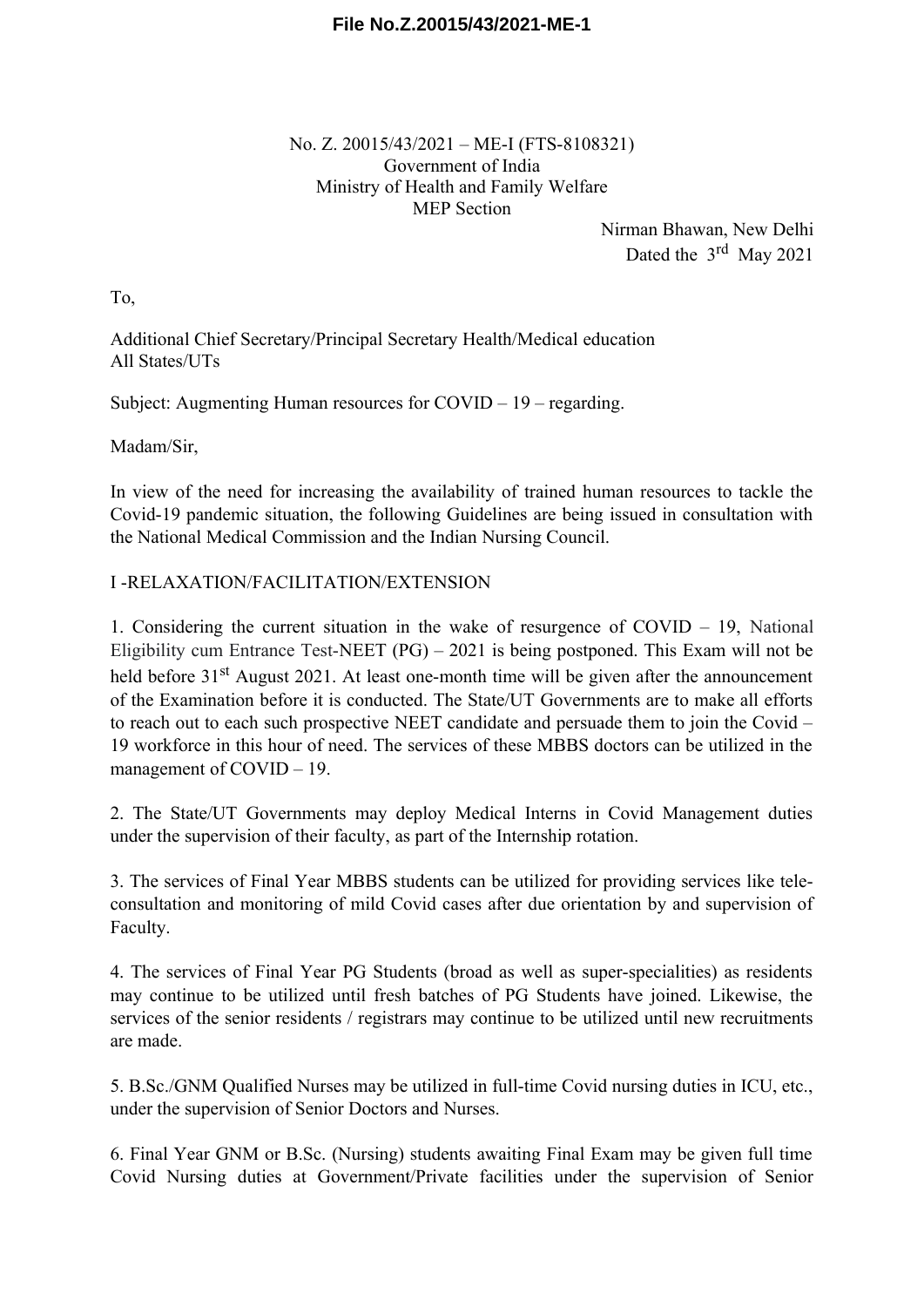## **File No.Z.20015/43/2021-ME-1**

Faculty.

7. The services of Allied Health Care professionals may be utilized for assistance in Covid Management, based on their training and certification.

8. The additional human resources thus mobilized should be used only in facilities managing Covid.

#### II – INCENTIVES/ RECOGNITION OF SERVICE

9.Health is a State subject and human resources for health are largely engaged by State Governments. The Central Government engages for their own institutions. The private sector also engages a large number of Health professionals.

10.The relaxation mentioned above, finalized in consultation with the National Medical Commission and the Indian Nursing Council, is to further augment human resources for responding to Covid-19 and should be fully availed by public and private institutions engaged in the effort.

11. The National Health Mission (NHM) norm for contractual human resource engagement by States/UTs may be considered for implementation of the above proposed initiative for engaging additional manpower. Flexibility will be available with States to decide on remuneration as in the NHM norms. A suitable honorarium for distinguished Covid Service may also be considered

12.The financial incentives/ remuneration shall be available only for those who work for at least 100 days for Covid care.

13.All Health professionals thus engaged will be covered under the Insurance Scheme of Government for health workers fighting Covid 19.

14.All such professionals who sign up for minimum 100 days of Covid duty and complete it successfully will be given the Prime Minister's Distinguished Covid National Service Samman from Government of India.

15.State/UT Governments can provide additional health professionals engaged through this process, to private Covid Hospitals as well in surge areas.

16.State Governments/ UT administrations are to ensure that the medical professionals sought to be engaged in Covid related work are suitably vaccinated.

17.The Central Government recommends to State/UT Governments to consider giving preference in regular Government appointments of Health professionals through the respective Public Service Commission/ other recruitment bodies, for those Health Professionals under this special scheme, who complete a minimum of 100 days of Covid related duty.

18.The State / UT Governments may also expeditiously fill vacant posts of doctors, nurses,